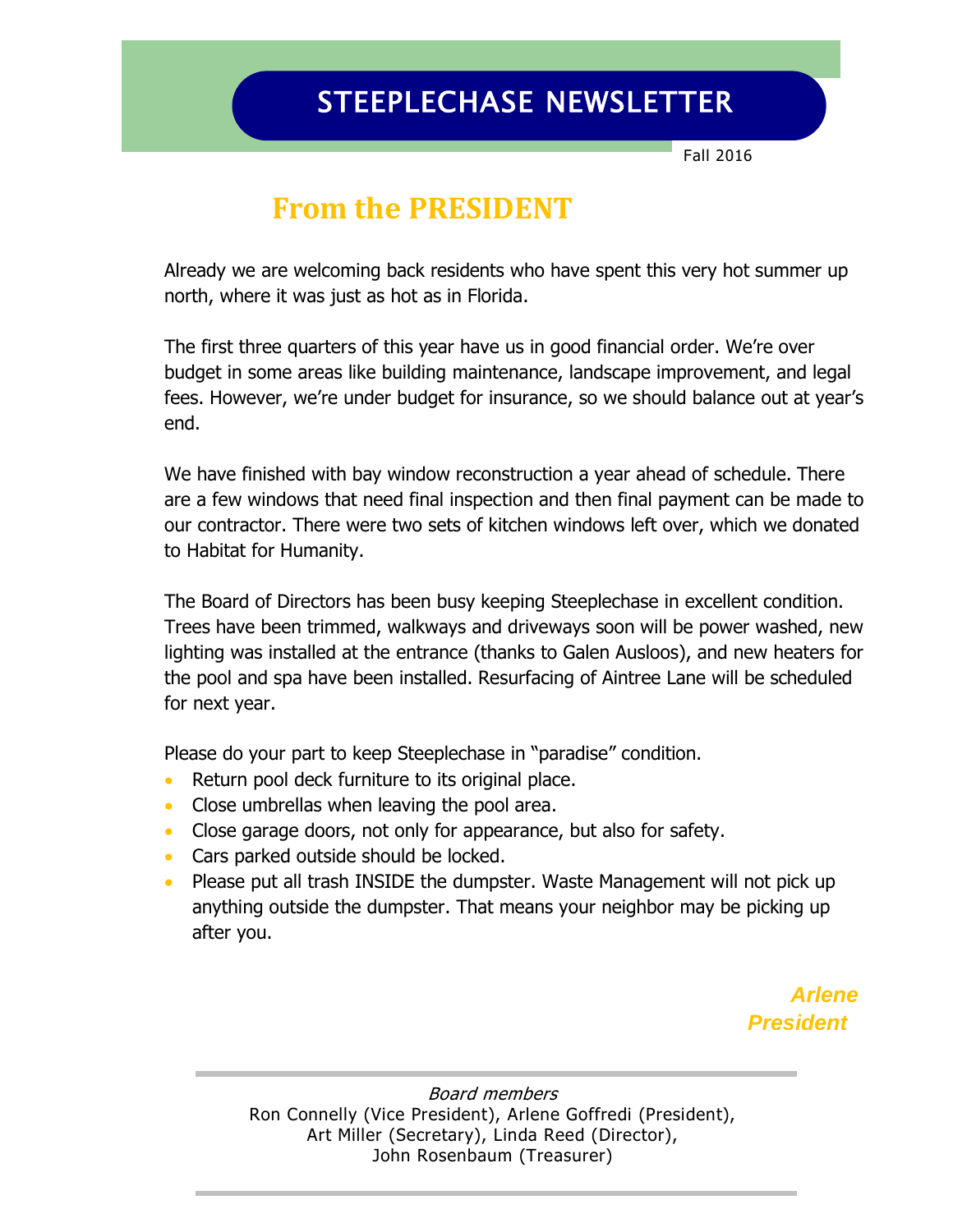Fall 2016

# **From the TREASURER**

The Steeplechase Bylaws state the following:

"6.2 Budget.

The Board of Directors shall adopt a budget of common expenses for each fiscal year. A copy of the proposed budget and a notice stating the time, date and place of the meeting of the Board at which the budget will be adopted shall be mailed or electronically transmitted to the owner of each unit not less than fourteen (14) days prior to that meeting. The proposed budget shall be detailed and shall show the amounts budgeted by income and expense classifications."

During October and November the Board of Directors will be drafting a proposed budget for fiscal year 2017. If you would like something to be considered, please give your ideas to a member of the Landscaping Committee or Building & Maintenance Committee. Their names appear elsewhere in this Newsletter.

The owner of each unit should receive the Board's proposed 2017 budget no less than 14 days before the meeting to approve the budget, which has been scheduled for 3:30 p.m. on November 29 in the Clubhouse, before the regular Board meeting at 4:00 p.m.

> *John Rosenbaum Treasurer*

B&M Committee members Galen Ausloos (CoChair), Rick Elnes, Len Hook, Glenn Ruoff, John Rosenbaum, Randy Sparrazza (CoChair)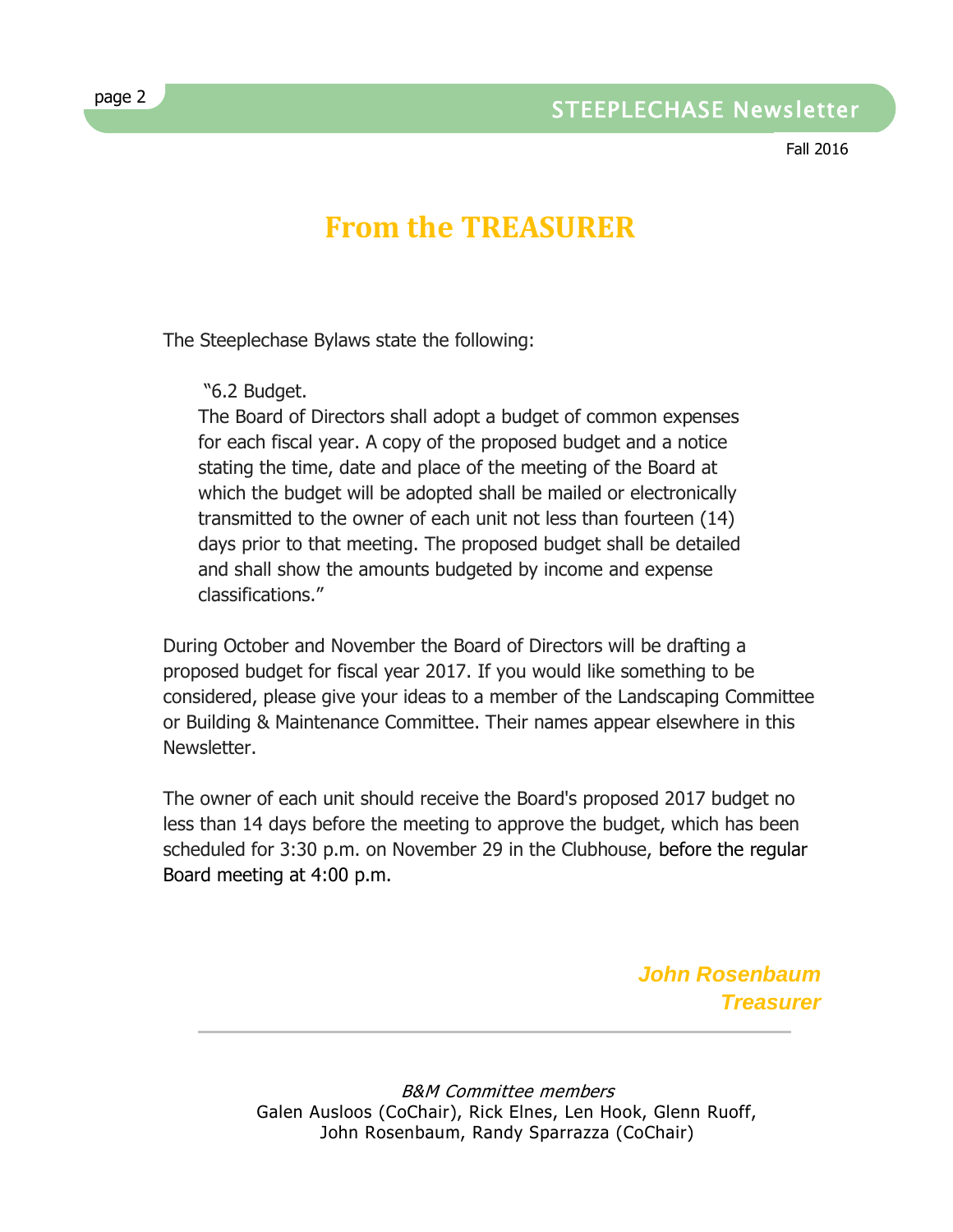## page 3 STEEPLECHASE Newsletter

Fall 2016



- **Hardwood and palm trees were trimmed this** past summer
- **Plant restoration is almost complete** following the bay reconstruction project
- The Landscape Committee is considering recommendations to the Board for 2017 to replace declining plant material

Greenscapes is our landscape contractor.

Beginning in November the property will be mowed every other week.

Greenscapes trims shrubs, hedges, and small trees monthly.

Greenscapes also monitors our irrigation system monthly.

## **!!!**

If you need something trimmed or see a problem regarding landscaping, please call Toni Rosenbaum, D201, 234-6017.

Call Toni also for irrigation emergencies. Greenscapes responds 24/7.

Landscape Committee members Nancy Amos, Ann Goodnight, Len Hook, Linda Reed, Toni Rosenbaum (Chair)